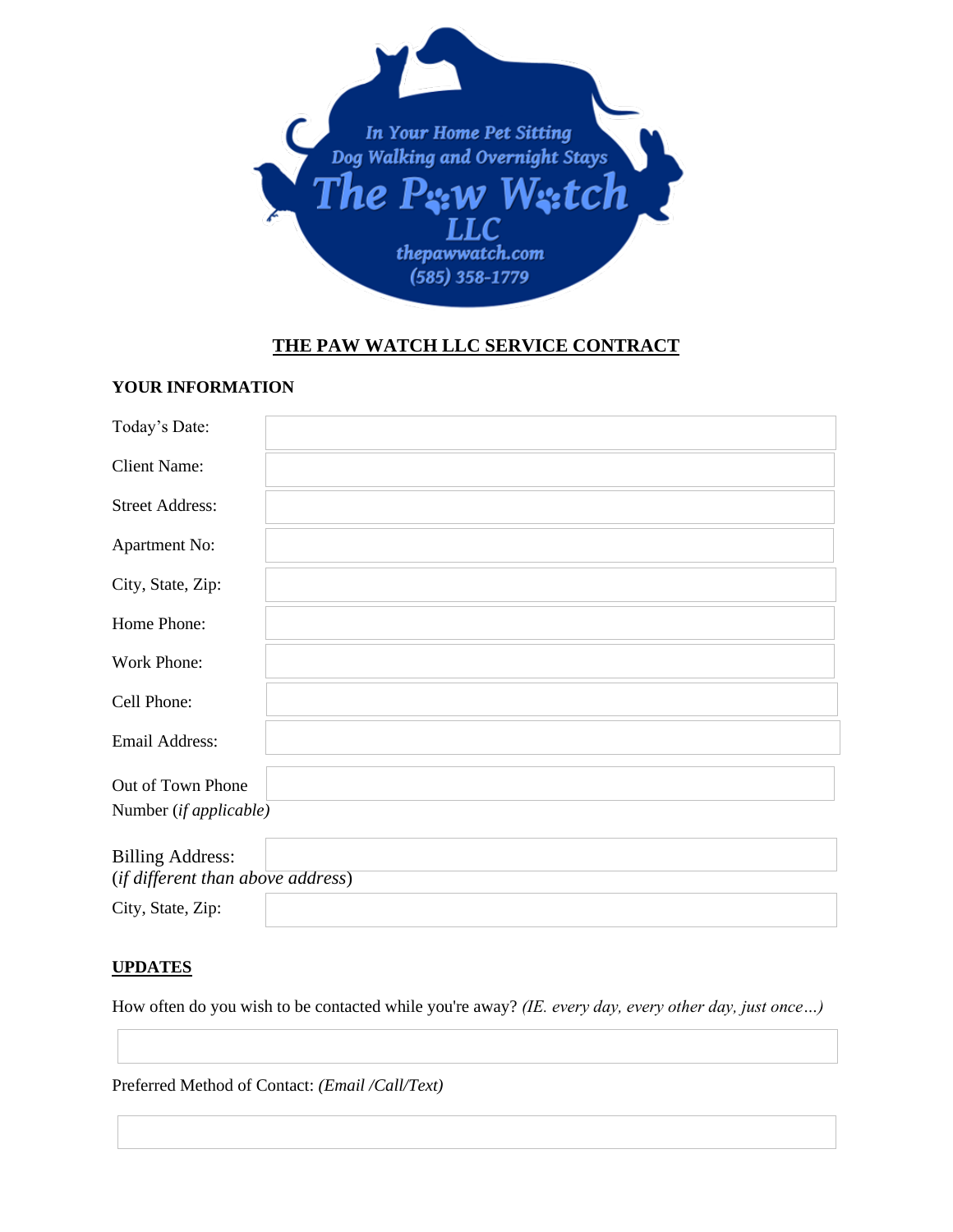# **PET INFORMATION** (If more than three pets please continue writing their info at end of document).

| Name of 1st Pet:               |  |
|--------------------------------|--|
| Type of Pet:                   |  |
| Sex: (Male/Female)             |  |
| Age:                           |  |
| Neutered/spayed: (YES/NO)      |  |
| Vaccinations current? (YES/NO) |  |
|                                |  |
| Name of 2nd Pet:               |  |
| Type of Pet:                   |  |
| Sex: (Male/Female)             |  |
| Age:                           |  |
| Neutered/spayed: (YES/NO)      |  |
| Vaccinations current? (YES/NO) |  |
| Name of 3rd Pet:               |  |
|                                |  |
| Type of Pet:                   |  |
| Sex: (Male/Female)             |  |
| Age:                           |  |
| Neutered/spayed: (YES/NO)      |  |
| Vaccinations current? (YES/NO) |  |

 **Vaccinations must be current if the pet is going to be taken (walked) outside of your home/yard. Copies of their vaccination certificates will be requested and kept on file. Pets must be completely free of fleas, ticks, and any contagious illness.** 

### **EMERGENCY INFORMATION**

Person to contact in case of emergency:

Phone Number: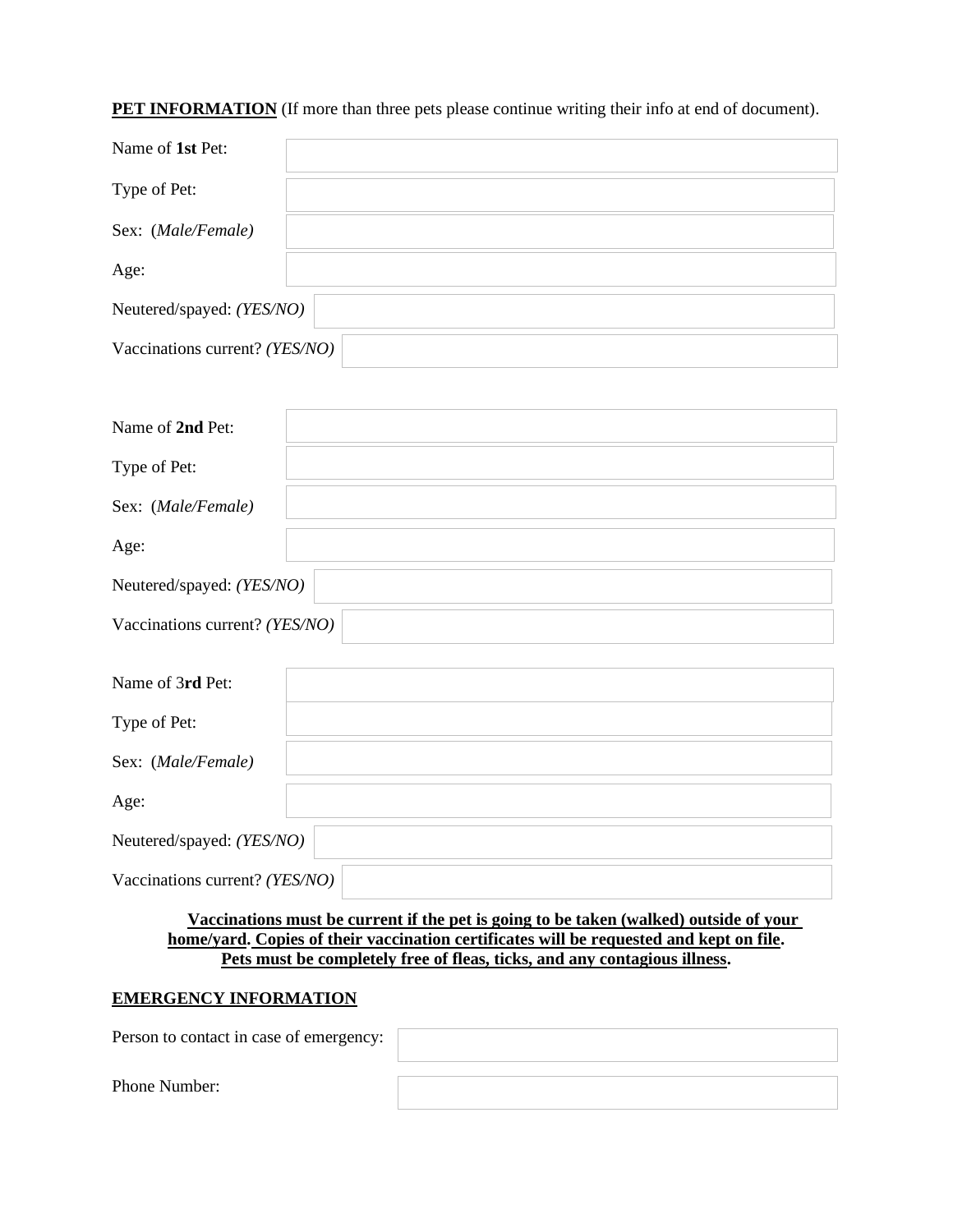# **VET INFORMATION**

| Veterinary Clinic Name:                      |                                                                               |
|----------------------------------------------|-------------------------------------------------------------------------------|
| Veterinarian Name:                           |                                                                               |
| Address:                                     |                                                                               |
| Vet Phone:                                   |                                                                               |
|                                              | Do I have your permission to take your pet to the veterinarian, if necessary? |
| $(YES/NO)$ :                                 |                                                                               |
|                                              | Will pet care be shared with anyone else during your absence?                 |
| $(YES/NO)$ :                                 |                                                                               |
| If YES, Name and Phone Number of individual: |                                                                               |
|                                              |                                                                               |

# **PET PROFILE**

**\*\* Important! Please be very specific! These written instructions supersede any oral instructions given to the pet sitter. \*\***

Feeding Instructions (Type of food/Amount of food/Number of times per day to feed/Approximate time of day for meals/Any other special feeding instructions (i.e. food allergies, special food dish, etc.)):

Medication Instructions (If Applicable) (Name of medication/Dosing instructions (how much, how many times per day)/Form of medication (liquid/cream/pill/injection)/Administration instructions (ex. does your pet like to take their pill in a piece of bread? Etc):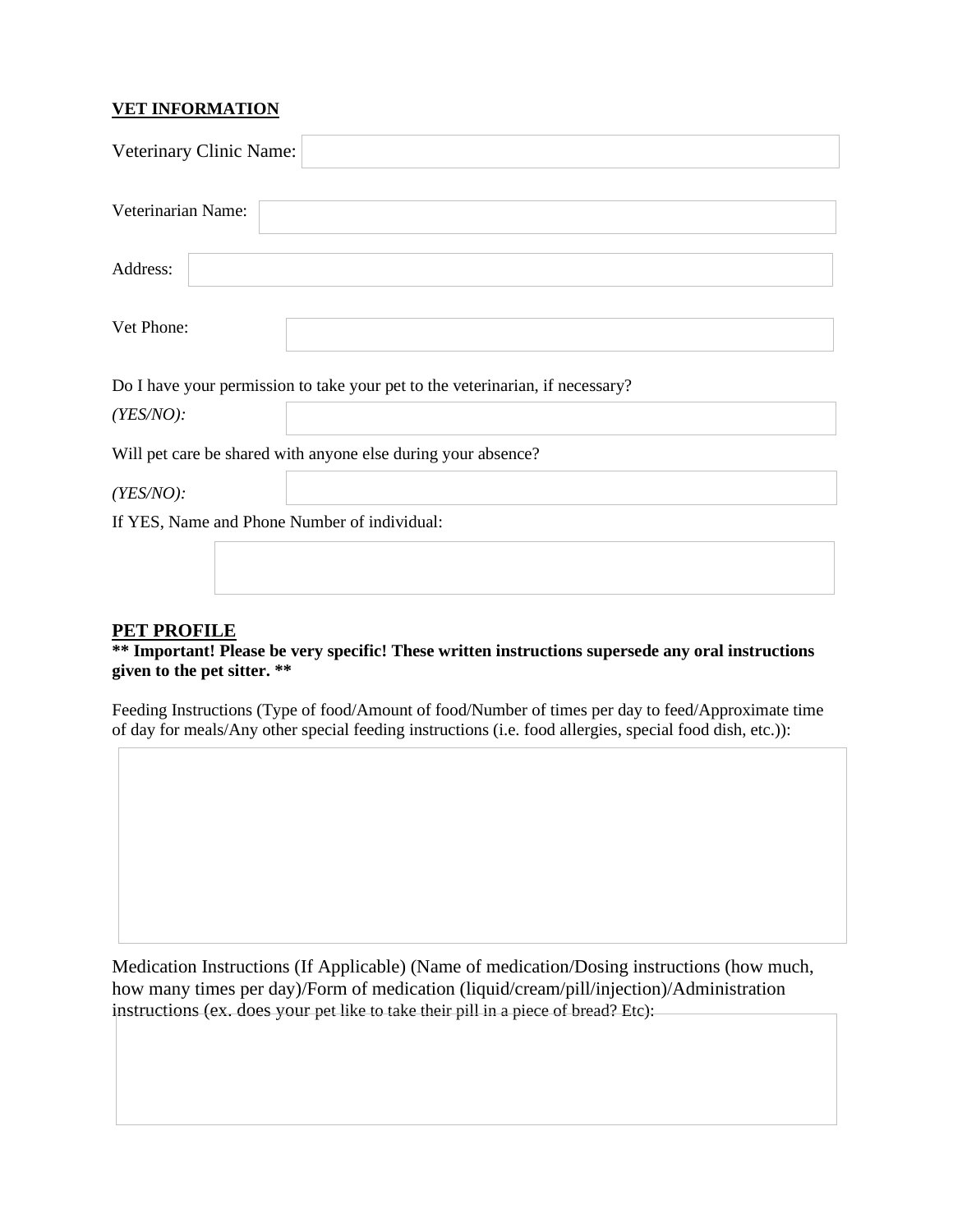Please list your pet(s) likes and dislikes (Do they have a favorite toy or a favorite way to play? Is there a certain something that makes them grouchy?):

Is your pet fully housebroken (i.e., free of "accidents" in your home)?

*(YES/NO)* 

If no, explain (And please write which clean up product you'd like your sitter to use and where it is located):

Would you like your pet sitter to water your plants or get your mail while you are away? (No charge!)

*PLANTS (YES/NO & How Often)*

MAIL (YES/NO)

Please list any other special concerns or care instructions for your pet(s), litter box instructions, etc:

How did you hear about The Paw Watch? (Internet \*Where on the internet?\*, Flyer, Business Card, From a Friend, Etc):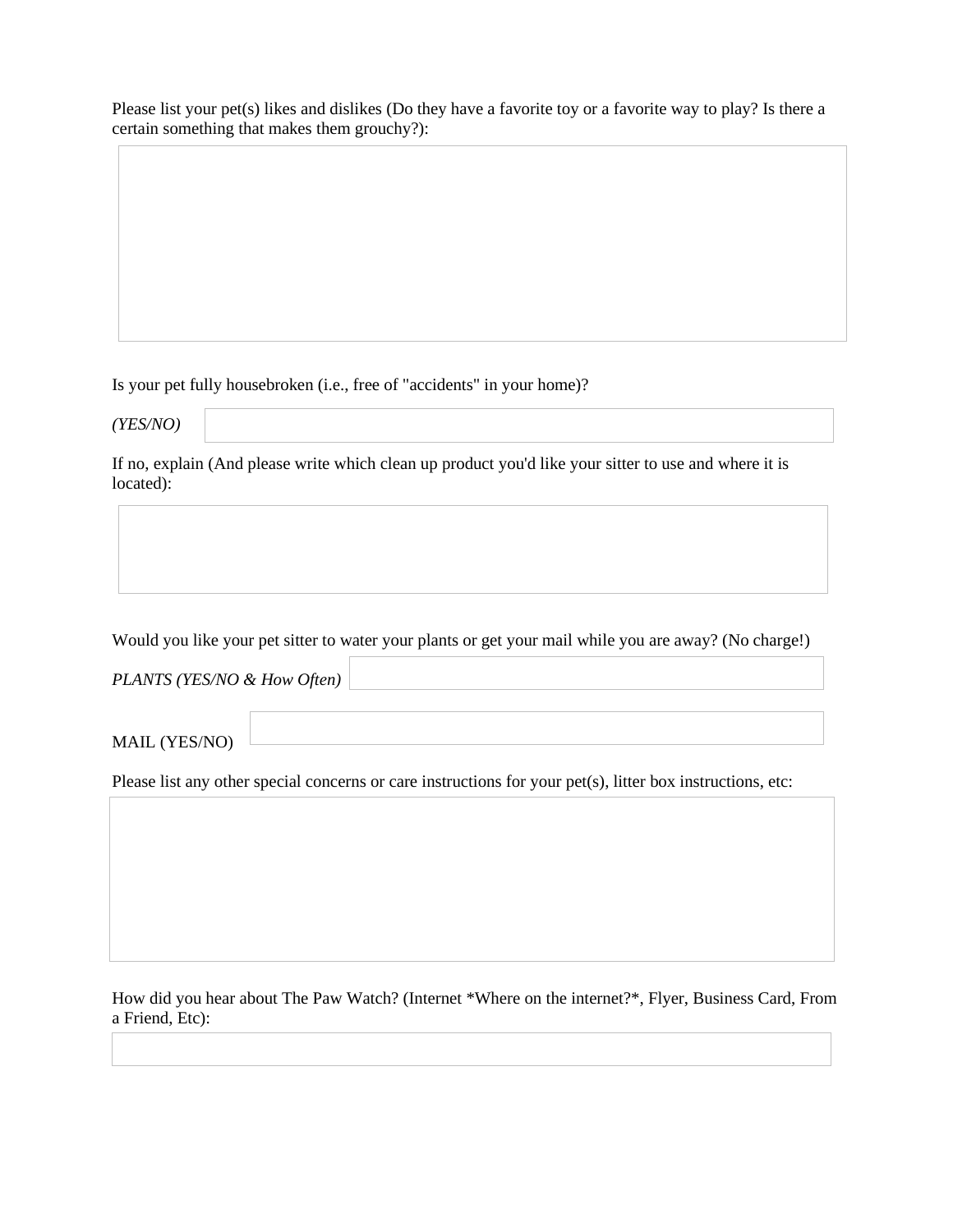# **SERVICE DETAILS AND INVOICE**

#### For **PET SITTING VISITS IN YOUR HOME:**

**The fee for in your home pet sitting visits is \$20 per 30-minute visit, \$25 per 45-minute visit, and \$30 per hour visit.**

**\*\* Please keep in mind that although there is no extra charge for multiple pets, the length of the Pet Sitting Visit may need to run longer than 30 minutes to provide care for all of the pets. You can provide me with your desired length of visit, (while keeping your number of pets in mind), and I will try my best to stay within that time, though it is not guaranteed. If any visits run longer than your desired time an invoice will be sent to you by mail or email for the additional charges due. \*\* Pet sitting visits include; feeding, watering, bathroom duty (letting the dog(s) out or a quick walk/ scooping the litter box), playtime and lots of love and attention.**

| Date of First Visit:                          |                                                                |  |  |
|-----------------------------------------------|----------------------------------------------------------------|--|--|
| Date of Last Visit:                           |                                                                |  |  |
| Number of Visits per day:                     |                                                                |  |  |
| Desired Length of Visits (30 minute minimum): |                                                                |  |  |
|                                               | Desired Time of Visit (Specific or Morning/Afternoon/Evening): |  |  |
| <b>Total Number of Visits:</b>                |                                                                |  |  |
| <b>Total Charges for Pet Sitting Visits:</b>  |                                                                |  |  |

#### For **DOG WALKING:**

**The fee for dog walking (for one or two dogs) per walk is \$20 for a 30 minute walk, \$25 for a 45 minute walk and \$30 for an hour walk. No more than two dogs will be walked together at one time for safety reasons. Special package rates apply to five walks per week. The discounted weekly rate is \$90 per week, (averages \$18 per walk and is a weekly savings of \$10). Vaccinations must be current if the pet is going to be walked outside of your home/yard. Copies of their vaccination certificates will be requested and kept on file.**

| $Date(s)$ of Walks $(s)$ :                       |
|--------------------------------------------------|
| Number of Walks per day:                         |
| Length of Walk(s) $(30 \text{ min minimum})$ :   |
| Location (Street names) where you normally walk: |
| <b>Total Number of Walks:</b>                    |
| Total Charges for Dog Walking:                   |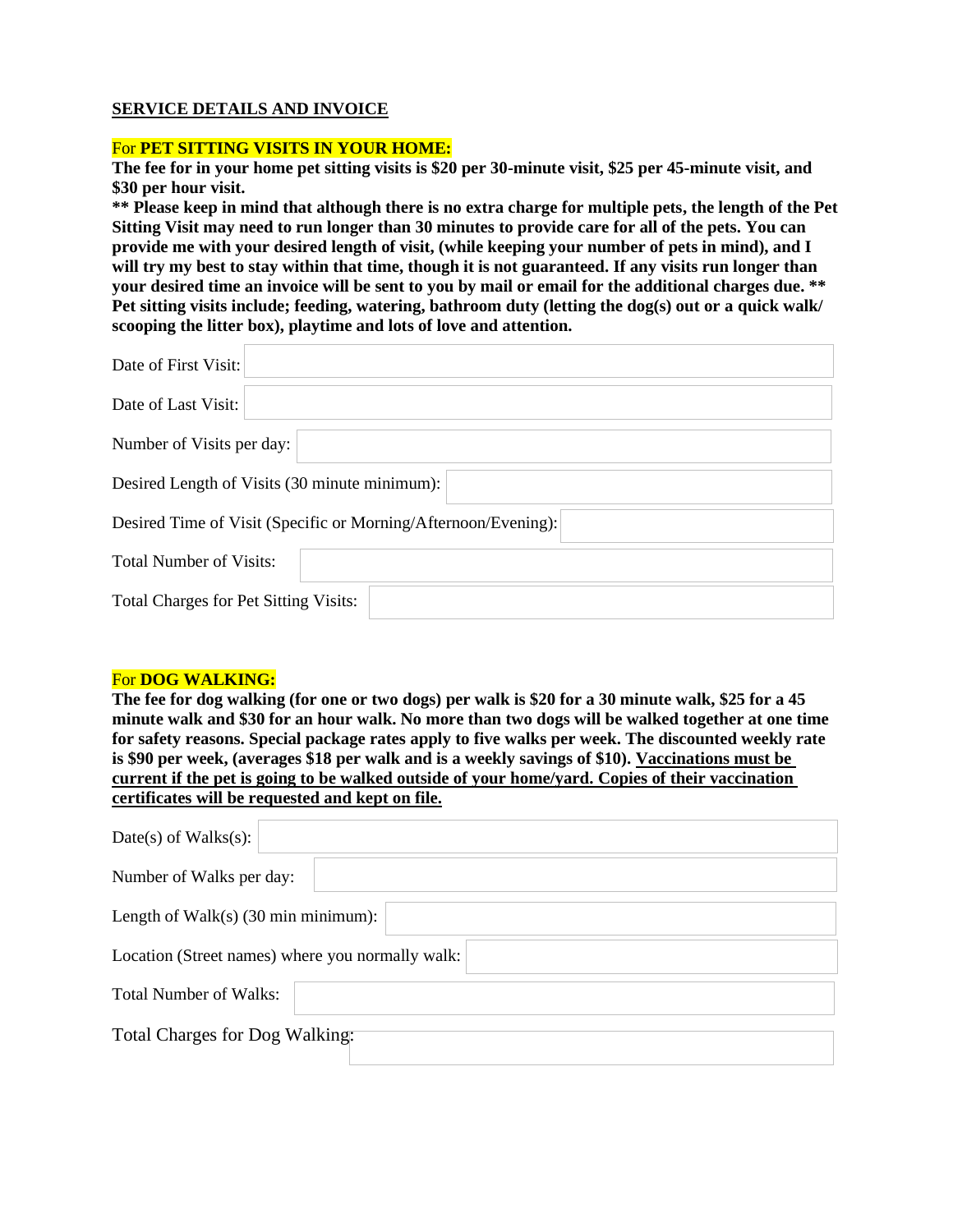#### **FOR POTTY BREAK AND PLAY:**

**The fee for a potty break and play is \$15. This 15 minute visit includes letting the dog(s) out for a potty break and a quick playtime. Special package rates apply to five potty break visits per week. The discounted weekly rate is \$65 per week, (averages \$13 per potty break and is a weekly savings of \$10). Vaccinations must be current if the pet is going to be walked outside of your home/yard. Copies of their vaccination certificates will be requested and kept on file.**

| Date(s) of Visit(s):                         |                                                                |
|----------------------------------------------|----------------------------------------------------------------|
| Number of Visits per day:                    |                                                                |
|                                              | Desired Time of Visit (Specific or Morning/Afternoon/Evening): |
| <b>Total Number of Visits:</b>               |                                                                |
| Total Charges for Potty Break & Play Visits: |                                                                |

#### **FOR OVERNIGHT STAYS:**

**The fee for an overnight stay is \$70 per night. It is typically from 7-8PM to 7-8AM, although alternate times may be arranged. It is 12 hours total and includes an evening feeding, morning feeding, playtime, bathroom duty (letting the dog(s) out or a quick walk/scooping the litter box), lots of love and attention and the added security of knowing your home is being watched while you are away.**

| Date(s) Overnight Stay(s):                |       |    |  |
|-------------------------------------------|-------|----|--|
| Desired Time for Overnight Stay:          | PM to | AM |  |
| <b>Total Number of Overnight Stays:</b>   |       |    |  |
| <b>Total Charges for Overnight Stays:</b> |       |    |  |
|                                           |       |    |  |

| <b>Total of All Charges Due:</b> |  |
|----------------------------------|--|

**Forms of payment accepted are cash, check or Venmo. Payment is required on the first day of service for vacation pet sitting. Payment for continuous daily/weekly services, such as potty breaks and dog walking, is due weekly (either beginning of week or end of week). Payment may be left on the counter. Please make checks out to: Chandra Ellis**

**Are you:** Giving me a spare key? Hiding a key for me? Do I need a passcode to your garage or gate?